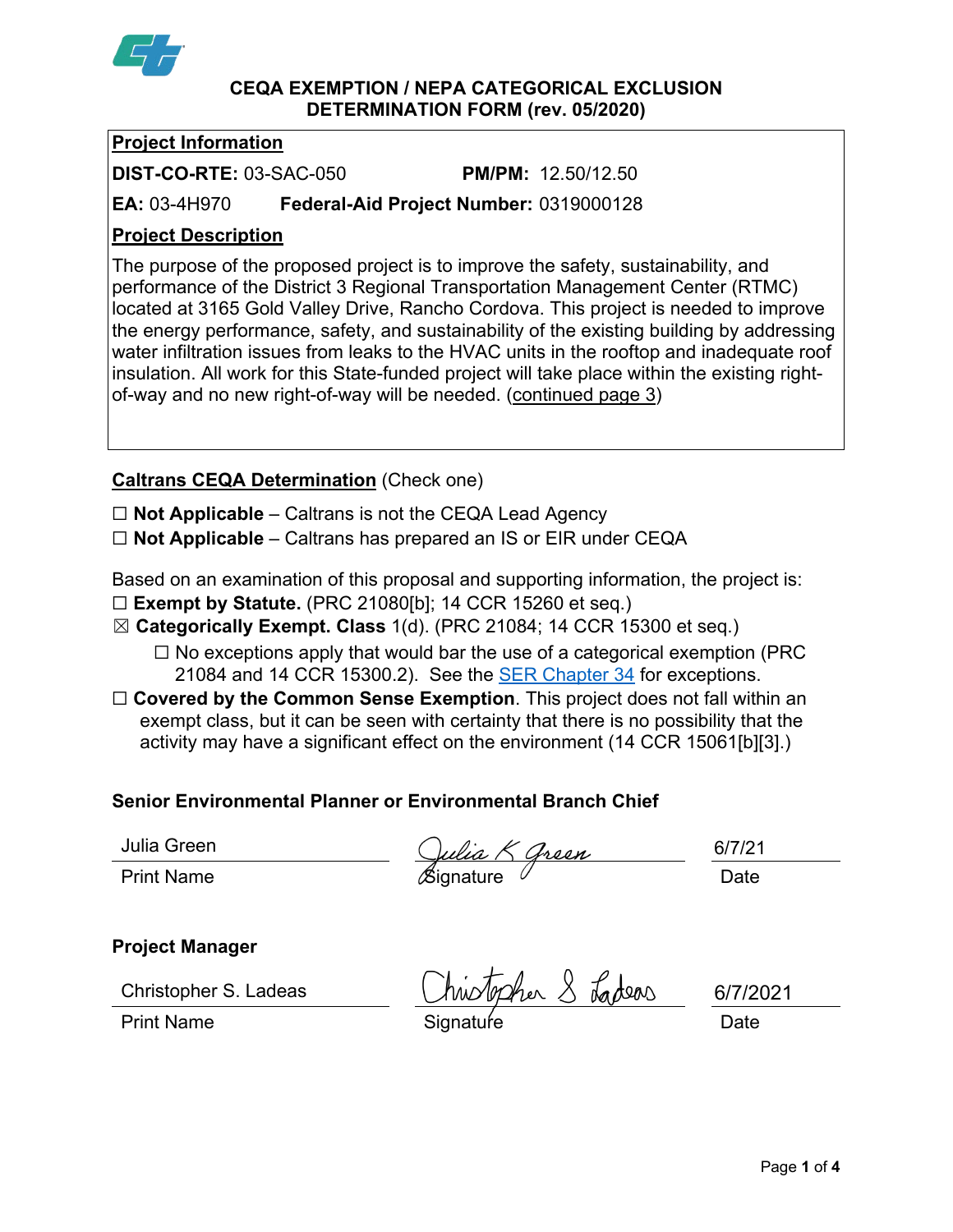

#### **CEQA EXEMPTION / NEPA CATEGORICAL EXCLUSION DETERMINATION FORM**

# **Caltrans NEPA Determination** (Check one)

Caltrans has determined that this project has no significant impacts on the environment as defined by NEPA, and that there are no unusual circumstances as described in  $28$  $CFR\overline{X}$ 71.117(b). See [SER Chapter 30](https://dot.ca.gov/programs/environmental-analysis/standard-environmental-reference-ser/volume-1-guidance-for-compliance/ch-30-categorical-exclusions#exception) for unusual circumstances. As such, the project is categorically excluded from the requirements to prepare an EA or EIS under NEPA and is included under the following:

□ 23 USC 326: Caltrans has been assigned, and hereby certifies that it has carried out the responsibility to make this determination pursuant to 23 USC 326 and the Memorandum of Understanding dated April 18, 2019, executed between FHWA and Caltrans. Caltrans has determined that the project is a Categorical  $Ex$ clusion under:

- ☐ **23 CFR 771.117(c): activity (c)(Enter activity number)**
- ☐ **23 CFR 771.117(d): activity (d)(Enter activity number)**

☐ **Activity Enter activity number listed in Appendix A of the MOU between FHWA and Caltrans**

□ 23 USC 327: Based on an examination of this proposal and supporting information, Caltrans has determined that the project is a Categorical Exclusion under 23 USC 327. The environmental review, consultation, and any other actions required by applicable Federal environmental laws for this project are being, or have been, carried out by Caltrans pursuant to 23 USC 327 and the Memorandum of Understanding dated December 23, 2016 and executed by FHWA and Caltrans.

# **Senior Environmental Planner or Environmental Branch Chief**

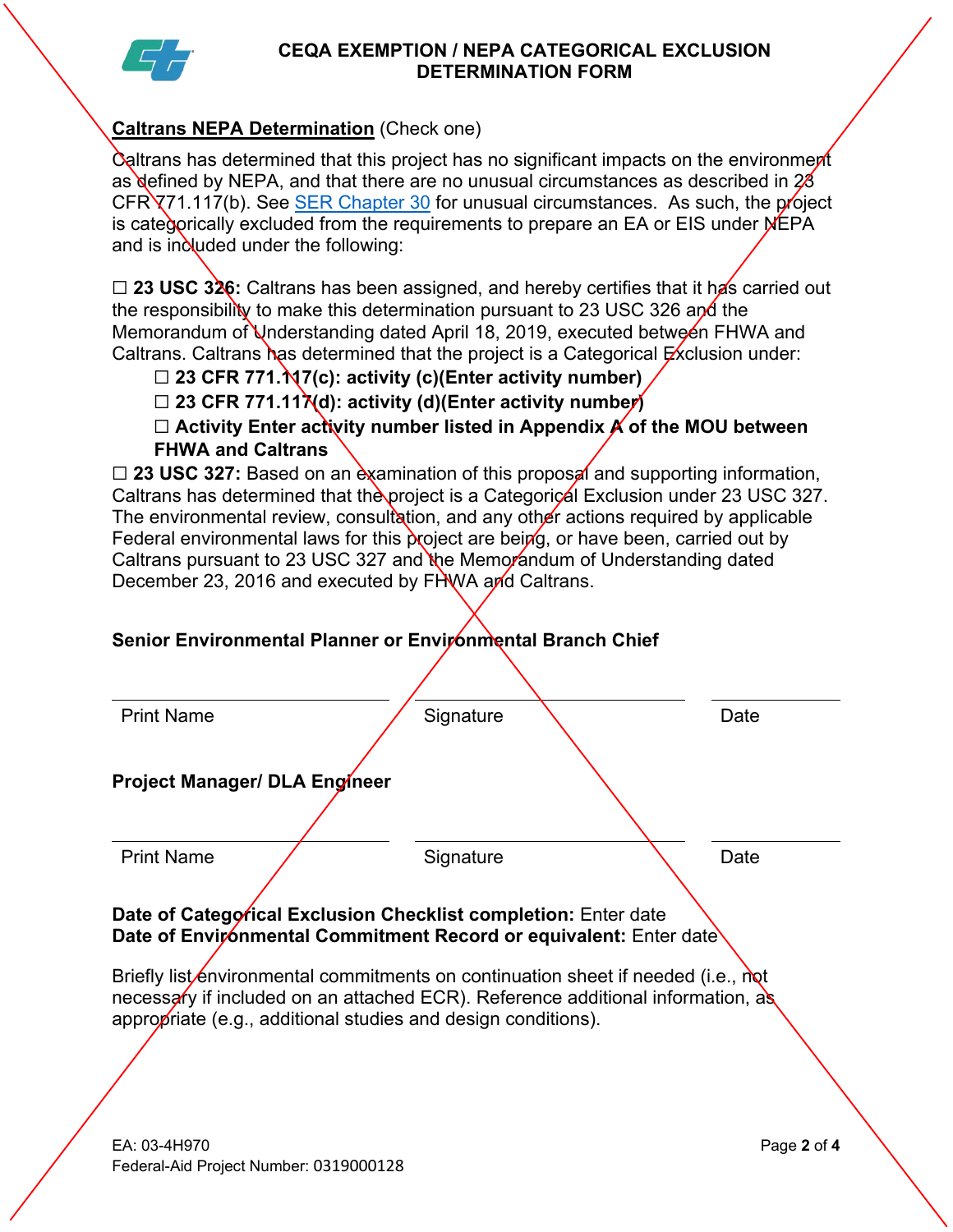

# **Continuation sheet:**

Continued: This project proposes to install new roof, install 4 to 5 new outdoor-rated energy efficient HVAC units, and inspect for mold and structural defects. The project also proposes to adjust roof curbs for mechanical equipment and skylights, extend plumbing vents, and modify roof ladders and parapet wall coping if needed. If project funds are available, the design will consider upgrade ADA, upgrade interior and exterior lighting to LED and add landscape around the building to the project.

## **Biology**

- Due to the limited scope and work area, no listed endangered or threatened species, listed critical habitats, or other biological resources considered as sensitive are expected to be negatively affected or require coordination, consultation, or permitting as per the State and Federal statuses considered for this evaluation according to the *No Effects Memo* completed by the Caltrans biologist.
- No natural resources were identified; No permits required.

#### **Cultural Resources**

- No archaeological properties listed on the National Register of Historic Places, California Historical Landmarks, California Inventory of Historic Resources, California Points of Historical Interest, or California Register of Historical Resources are present within the proposed project area.
- Caltrans D3 RTMC, a C.a. 2000 building, less than 30 years of age, was exempted from formal evaluation pursuant to Stipulation VIII. C.1 and Attachment 4 of the PA ("Properties Exempt from Evaluation).
- No built environment properties listed (or eligible for listing) on the National Register of Historic Places, California Historical Landmarks, California Inventory of Historic Resources, California Points of Historical Interest, or California Register of Historical Resources will be affected or require studies.
- The proposed project does not have the potential to affect archaeological sites or other cultural resources based on the investigation of the project areas and work scope. Based on this review, it is concluded that the proposed project has no potential to affect any historic properties and can be treated as a screened undertaking pursuant to Stipulation VII and Attachment 2 according to the *Screening Memo*.